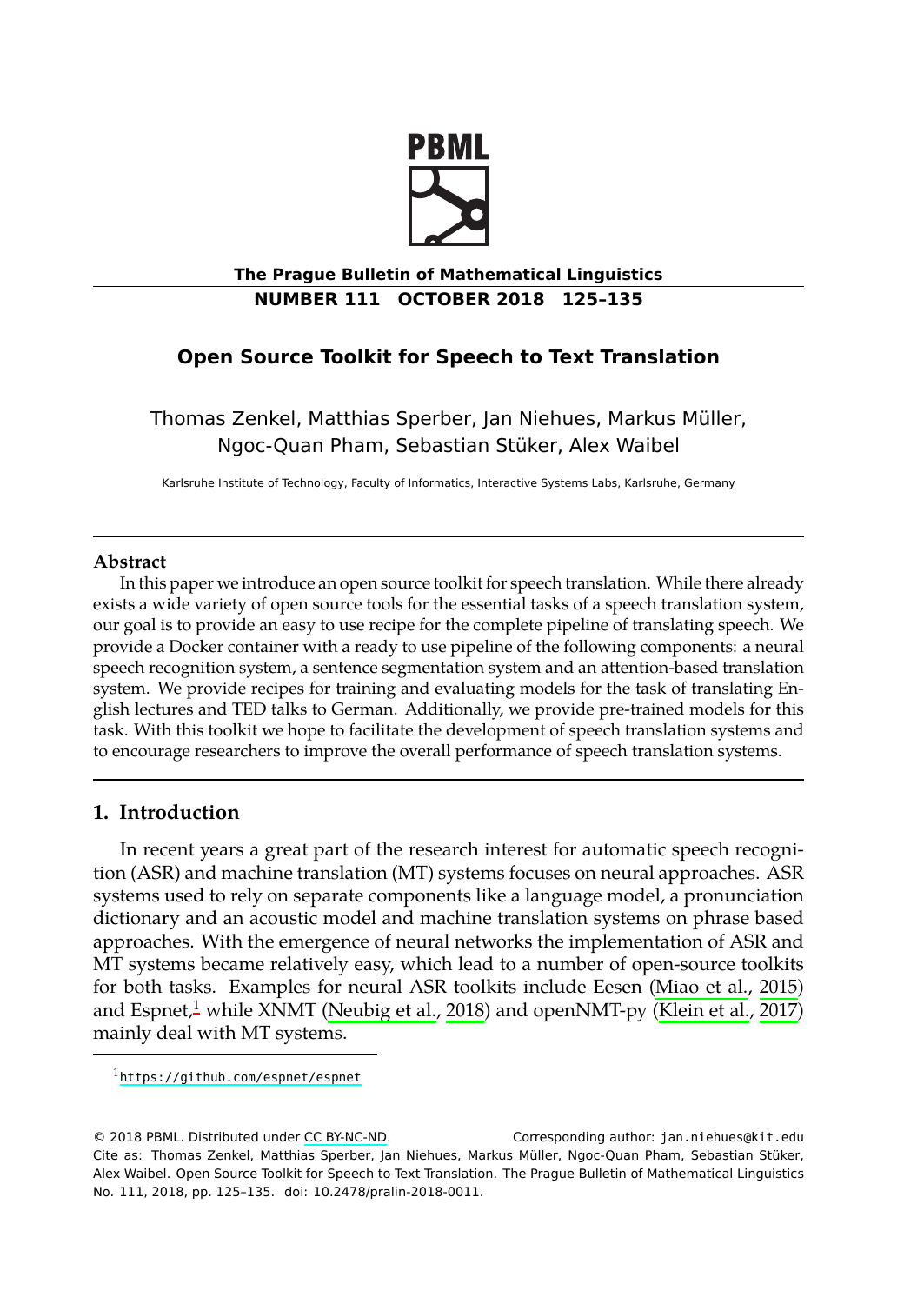## PBML 111 OCTOBER 2018

Most of these toolkits focus on the evaluation of classical ASR or MT tasks. However, when performing speech translation, the intersection between the different components is an important problem, which rarely receives much attention. ASR systems usually output noisy transcripts without casing and punctuation, which makes the task of the MT system more difficult. End-to-end speech translation systems, that directly translate speech, are mostly difficult to train due to the limited amount of parallel speech translation data.

In this paper we present an open-source toolkit $^2$  that combines the following components:

- A CTC and an attention based ASR system
- A system to generate the punctuation and the casing of the ASR output
- A neural MT system

We provide recipes to both train and evaluate these models for the task of translating English talks to German. We exclusively use open source data for both training and testing. Pre-trained models of each component are available to download, which makes it possible to replace the individual components without much effort and evaluate the performance directly on speech translation tasks.

## **2. System Description**

The speech translation system presented in this work uses a pipeline approach. According to this pipeline, the audio signal is processed by a sequence of different components to generate the translation. In this work, we use a pipeline of three components. First, the audio is processed by an ASR system to generate a transcript in the source language. In the framework, we integrated two different methods to generate the transcripts. They can be generated by a CTC-based system or by an attentional encoder-decoder based system.

In a second step, punctuation and case information are added to the tra[nscript.](#page-9-1) [This](#page-9-1) i[s don](#page-9-1)e by a monolingual translation [system based on an a](#page-8-0)t[tentional encoder](#page-8-1)decoder model commonly used in ne[ural machine t](#page-9-2)r[ansla](#page-9-2)tion.

The third and last step translates the source text into the target language using a neural machine translation system. We describe the details of all the components in de[tail in this section.](https://github.com/isl-mt/SLT.KIT)

# **2.1. Speech Recognition**

We include two different speech recognition systems, a CTC based system (Graves et al., 2006) and an attention based system (Bahdanau et al., 2015; Chan et al., 2016). For both approaches we use XNMT (Neubig et al., 2018) to extract 40-dimensional log-Mel-filterbank features with per-speaker mean- and variance-normalization. Both

<sup>2</sup>https://github.com/isl-mt/SLT.KIT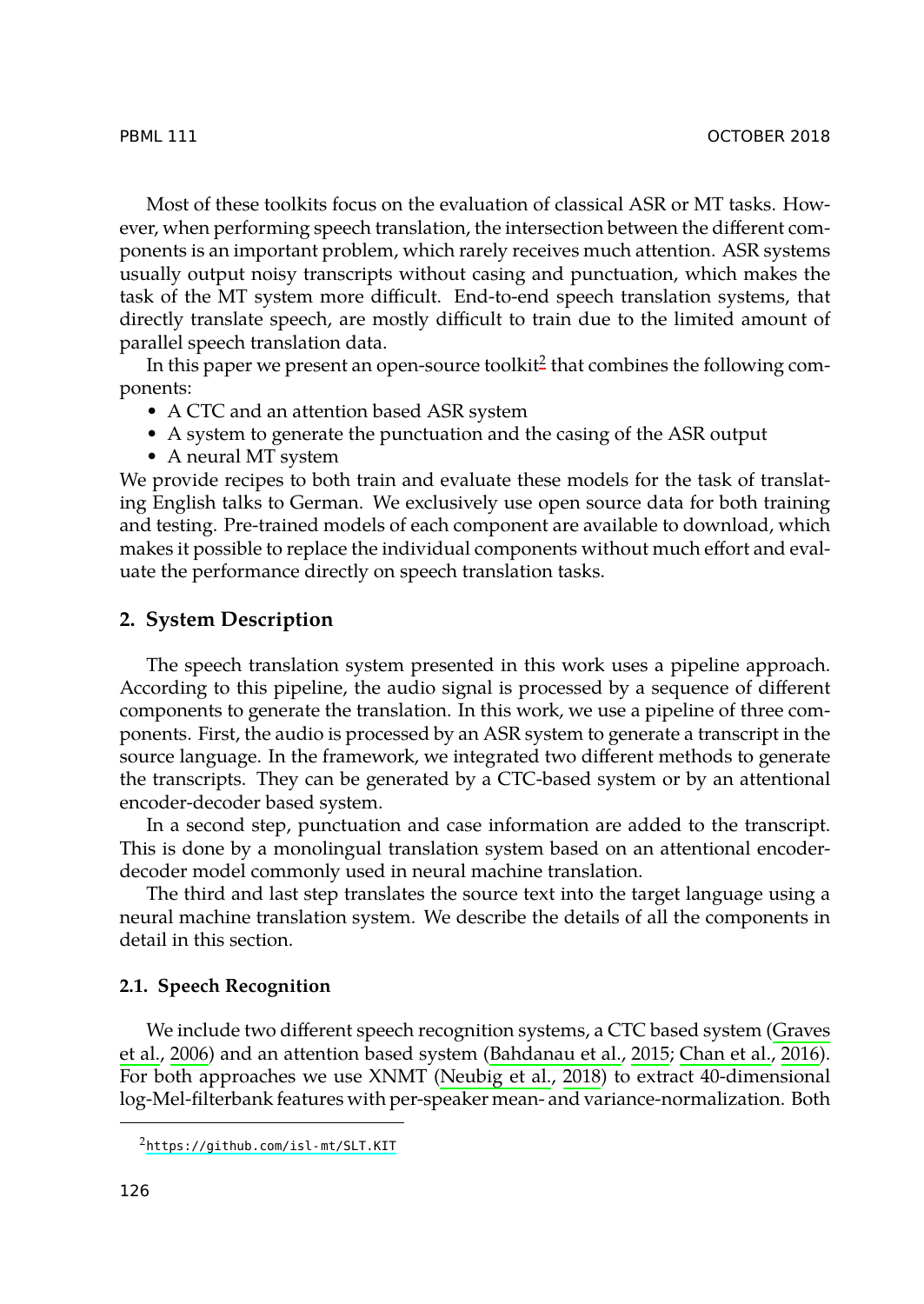|  |  | Zenkel, Sperber, Niehues, et al. |  |  |
|--|--|----------------------------------|--|--|
|--|--|----------------------------------|--|--|

Toolkit for Sp[eech to Text Tr](#page-9-2)[a](#page-8-1)[nslat](#page-9-2)[ion](#page-8-1) ([125–1](#page-8-1)35)

systems transcribe utterances. Our training data is already split into utterances. We rely on the LIUM speaker diarization tool (Rouvier et al., 2013) during testing to create the utterances.

### 2.1.1. Attentional ASR

Our attentional ASR model follows the li[sten-attend-spell \(Chan et a](#page-9-3)l., 2016) architecture and is si[milar to the system d](#page-9-4)escribed by Neubig et al. (2018). The model is implemented with XNMT. Our toolkit exclusively uses XNMT for speech recognition tasks. Com[pared to a conventio](#page-10-0)nal neural machine translation architecture, we replace the encoder with a 4-layer bidirectional pyramidal encoder with a total downsampling factor of 8. The layer size is set to 512, the target embedding size is 64, and the attention uses an MLP of size 128. Input to the model are Mel-filterbank features with 40 coefficients. For regularization, we apply variational dropout of [rate 0.3 in all](#page-10-1) [LSTM](#page-10-1)s, and word dropout of rate 0.1 on the target side (Gal and Ghahramani, 2016). We also fix the target embedding norm to 1 (Nguyen and Chiang, 2018). For training, we use Adam (Kingma and Ba, 2015) with initial learning rate of 0.0003, which is decayed by factor 0.5 if no improved WE[R is observed. To furt](#page-10-2)her facilitate training, label smoothing (Szegedy et al., 2016) is applied. For the search, we use beam size 20 and length normalization with the exponent set to 1.5.

# 2.1.2. CTC-based ASR

Our CTC-based ASR model is similar to the system described by Zenkel et al. (2018). The input to the model are 40-dimensional Mel-filterbank features. We use every third speech feature of our input sequence and choose the start offset during training randomly, which has the advantage of a lower input sequence length. We train the model to predict Byte Pair Units (Sennrich et al., 2016) [BPE].

The CTC based model consists of four bidirectional LSTM layers with 400 units in each direction followed by a softmax layer. The size of the softmax layer depends on the number of different BPE units we create. We use a dropout rate of 0.25 for all LSTM layers. We train two models based on BPE units with 300 (small model) and 10000 (big model) merges, respectively.

We use SGD with a learning rate of 0.0005 and a momentum term of 0.9 for training. The learning rate is halved whenever the validation token error rate does not decrease by more than 0.1%. We first train the small model and initialize the parameters of the LSTM layers of the big model with the smaller model. We decode the model by greedily selecting the most likely output at each frame.

# **2.2. Punctuation**

Automatic speech recognition (ASR) systems typically do not generate punctuation marks or reliable casing. Using the raw output of these systems as input to MT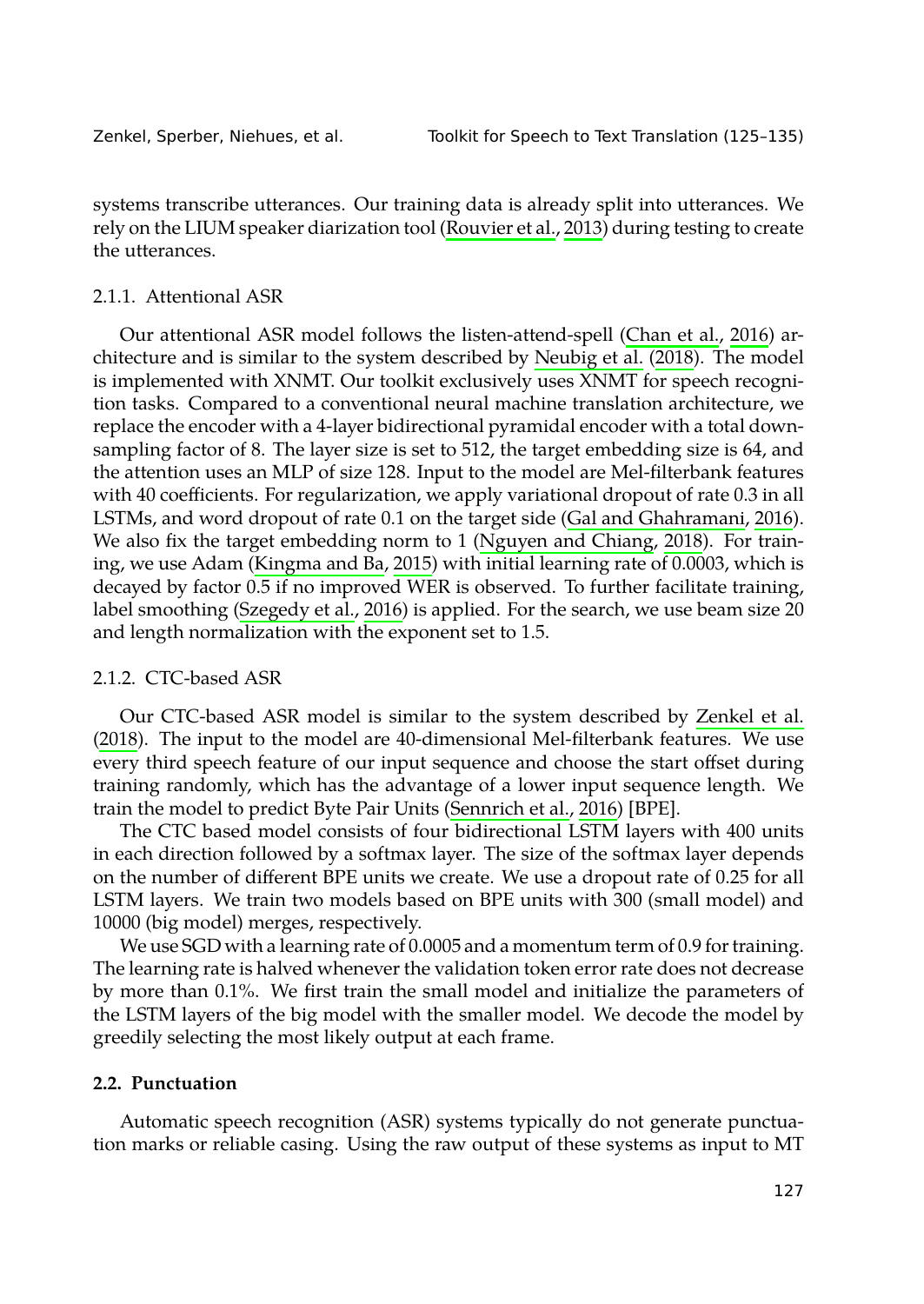### PBML 111 OCTOBER 2018

causes a performance drop due to mismatched train and test conditions. To create segments and better match typical MT training conditions, we use a monolingual NMT system to add sentence boundaries, insert proper punctuation, and add case where appropriate before translating (Cho et al., 2017).

For both, the punctuation system and the machine translation system, we use the openNMT-py toolkit (Klein et al., 2017) to train the models and to generate the translation. The main difference between the punctuation system and the machine t[rans](#page-10-2)[lation syste](#page-10-2)m is the input and output data used for training and testing.

The ide[a of th](#page-10-2)e monolingual machine translation system is to translate from lowercased, unpunctuated text into text with case information and punctuation. Since we do not have any information about the sentence boundaries when inserting the punctuation and case information, we also remove them from the training data. Therefore, in the first step of the pre-processing, we randomly segment the source corpus of the training data into chunks of 20 to 30 words. Based on this randomly segmented corpus, we build the input and output data for the monolingual translation system.

For the input data, we remove all punctuation marks and lowercase all words. Since we will get lower-cased input, we cannot use the same byte-pair encoding (Sennrich et al., 2016) as for the machine translation system. Therefore, we train a separate byte-pair encoding on the lower-cased source data with a code size of 40k. To summarize, the source sequence consists of lower-cased BPE units without any punctuation.

For the target side, we do not want to change the words in the output sentence, but only add case and punctuation information. Therefore, we replace the sentence by features indicating case with punctuation attached. Every word [is replaced by](#page-8-2) a letter *U* or *L*, whether it is upper-cased or lower-cased. Furthermore, punctuation marks following the word are directly attached to the letter.

For example, if the training segment is *I felt worse. Why? I wrote a whole book*, the source input sequence could be *i felt wor@@ se why i wro@@ te a who@@ le book* and the target output sequence will be *U L L. U? U L L L L*.

Based on this method, a translation system is trained to transform the input text into the output tokens. By default, we use the same setup as for the translation system between source and target language.

At test time, we follow the sliding window technique described by Cho et al. (2012). Therefore, we created a test set with segments of length 10 starting with every word on the input data. This means, that except for the beginning and the end of the document, every word occurs ten times, at all positions within the segment. This of course dramatically increases the number of sentences in the test data. In a second step, we generate the target features by applying the monolingual translation system. In a post-processing step, we case the word as it most frequently occurs in the output. We insert punctuation marks, if there is at least one punctuation mark after the word in one of the 10 segments containing this word. If different punctuation marks are predicted, we take the most frequent one. Finally, if the punctuation mark is an end of sentence punctuation mark *{".","!","?"}*, we also start a new segment. The seg-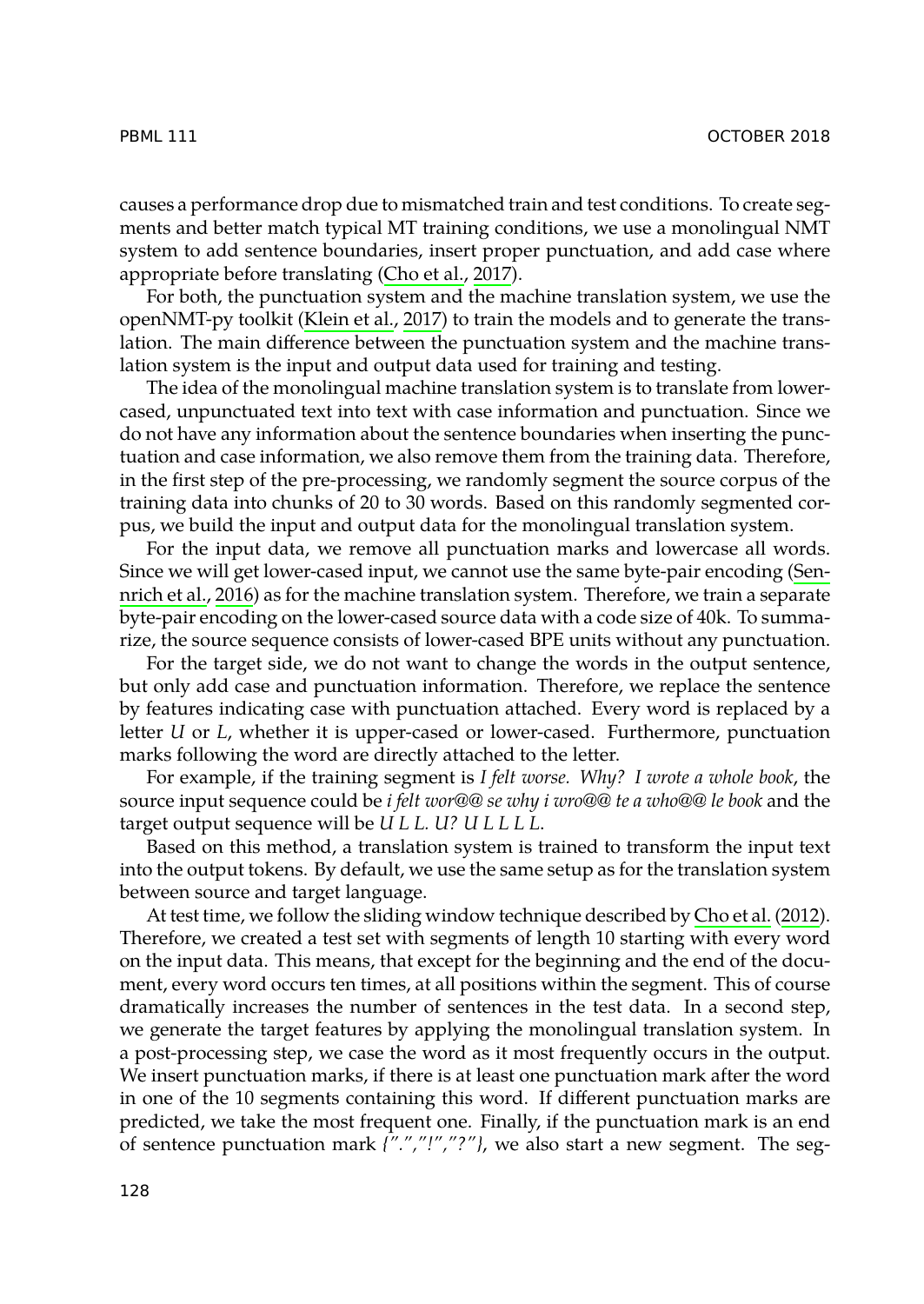Zenkel, Sperber, Niehues, et al. Toolkit for Speech to Text Translation (125–135)

mented test data with case and punctuation information is passed on to the machine translation system.

# **2.3. MT**

For machine translation, we use a neural machine translation system trained with openNMT-py. By default, we use a rnn-based system.

Within the toolkit, we provide recipes to train a rather small sized translation system. The translation system is trained only on the TED corpus. Due to the limited training data size, we use a smaller model and set the hidden size of the word embeddings as well as for the LSTMs to 512. Furthermore, we use dropout in all the models with a dropout rate of 0.2. In the first training step, we train the model for 10 epochs using Adam optimization. We perform early stopping by evaluating the model after each epo[ch on the valida](#page-9-5)t[ion d](#page-9-5)ata. In the second step, we continue to train the system using a lower learning [r](#page-4-0)ate of 0.000125 for another 5 epochs.

The training scripts for the NMT models are provided in *SLT.KIT/scripts/openNMTpy*.

# **3. Training Data**

### **3.1. ASR**

For training the sp[eech recogn](#page-9-6)[it](#page-8-3)[i](#page-4-2)[on systems we u](#page-8-3)[s](#page-4-1)e the version 2 of the Tedlium Corpus (Rousseau et al., 2014). We store the log-Mel-filterbank features of each utterances in a hdf5 file. $3$  The tra[nscription is stored](#page-8-4) in a text file one utterance at a time. The key to access the features in the hdf5 file matches the line number of the transcription in the text file. We do not use any additional language modeling data.

# **3.2. Punctuation and Machine Translation**

<span id="page-4-2"></span><span id="page-4-1"></span><span id="page-4-0"></span>[The machine translation s](https://github.com/h5py/h5py)ystem and the punctuation system are trained on parallel [data. We use the T](https://wit3.fbk.eu/)ED corpus (Cettolo et al., 2012) <sup>4</sup> and the proceedings from the Eu[ropean Parliament \(Koeh](http://statmt.org/europarl/)n, 2005).<sup>5</sup> The source and target sentences are stored in individual text files. As validation data for all systems, we use the dev2010 set provided by IWSLT evaluation campaign (Cettolo et al., 2014).

Prior to translation, we pre-process the data. The default preprocessing includes tokenization, true-casing and byte-pair encoding. The tokenization and true-casing uses the tools from the moses toolkit. The byte-pair encoding is trained on all parallel

<sup>3</sup>https://github.com/h5py/h5py

<sup>4</sup>https://wit3.fbk.eu/

<sup>5</sup>http://statmt.org/europarl/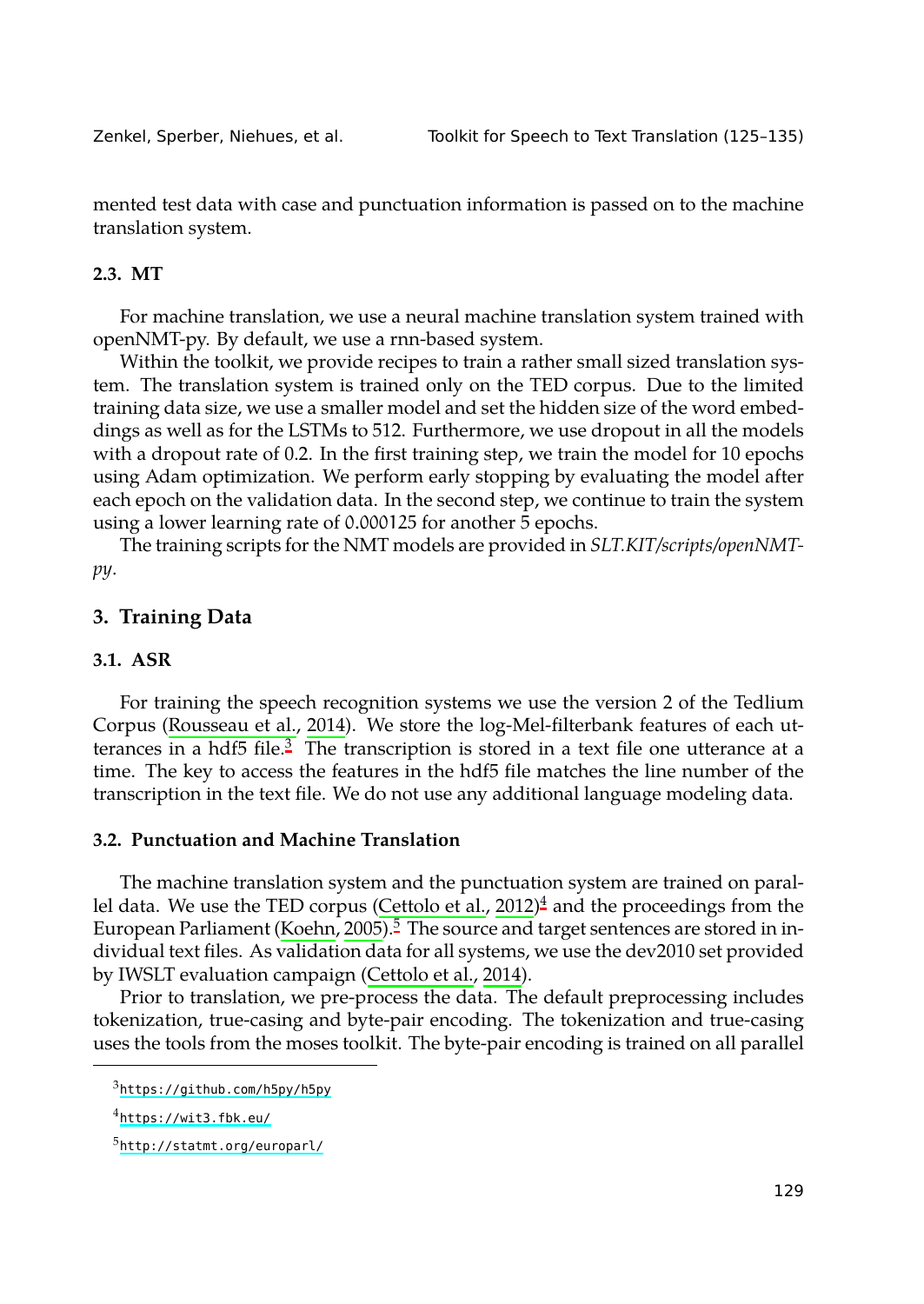#### PBML 111 OCTOBER 2018

data and joint codes for both languages are learn[ed](#page-5-0). By default, we use a code size of [40k. The scripts to t](#page-8-4)rain the true-casing model, to learn the byte-pair encoding and to apply the models to the test data can be found in *SLT.KIT/scripts/defaultPreprocessor*.

# **4. Evaluation**

# **4.1. Dataset**

We evaluate the performance of the ASR and MT systems on English TED talks and its translation to German. We use the test sets used for the IWSLT conference (Cettolo et al., 2014), which are publicly available.<sup>6</sup> We test the input [o](#page-5-1)n the following test sets: dev2010, tst2010, tst2013, tst2014.

### **4.2. Evaluation Metrics**

We use Sclite $^7$  for scoring the ASR output. We calculate the Word Error Rate (WER) based [on the provided refe](#page-9-7)rences in the tes[t sets. Because we d](#page-10-3)o not get a segme[ntation](#page-10-4) [into utterances, we use](#page-10-4) talks as the seg[ments for scoring.](#page-10-5)

In contrast to text translation, the segmentation into sentences is not given a priori in speech translation tasks. Therefore, the standard MT evaluation metrics cannot be applied [di](#page-6-0)rectly. In this framework, we use the mwerSegmenter<sup>8</sup> to segment the output of the speech translation system according to the reference. In a second step, we can then calculate all machine translation evaluation metrics on the re-segmented output of the translation system.

To evaluate the output, we calculate four different metrics. We generate the BLEU score (Papineni et al., 2002), the TER score (Snover et al., 2006), the BEER metric (Stanojevic and Sima'an, 2014) and CharacTER (Wang et al., 2016). While these metrics are all calculated considering case-information, we also calculate case-insensitive (ci) BLEU and TER scores.

<span id="page-5-1"></span><span id="page-5-0"></span>In Table 1 [you can find an example sentence processed b](https://sites.google.com/site/iwsltevaluation2018/Lectures-task)y our toolkit. First of all th[e speaker diarization tool generates utterances. These utt](http://www1.icsi.berkeley.edu/Speech/docs/sctk-1.2/sclite.htm)erances are transcribed by the ASR system. The utterances do not consist of single sentences. The segmentation to[ol re-segments the output and adds punctuation. In the example](https://www-i6.informatik.rwth-aachen.de/web/Software/mwerSegmenter.tar.gz) this leads to a slightly longer sentence than in the reference, because the expressions "I think" and "we know" are segmented differently. This sentence is then translated to German by the MT system.

<sup>6</sup>https://sites.google.com/site/iwsltevaluation2018/Lectures-task

<sup>7</sup>http://www1.icsi.berkeley.edu/Speech/docs/sctk-1.2/sclite.htm

<sup>8</sup>https://www-i6.informatik.rwth-aachen.de/web/Software/mwerSegmenter.tar.gz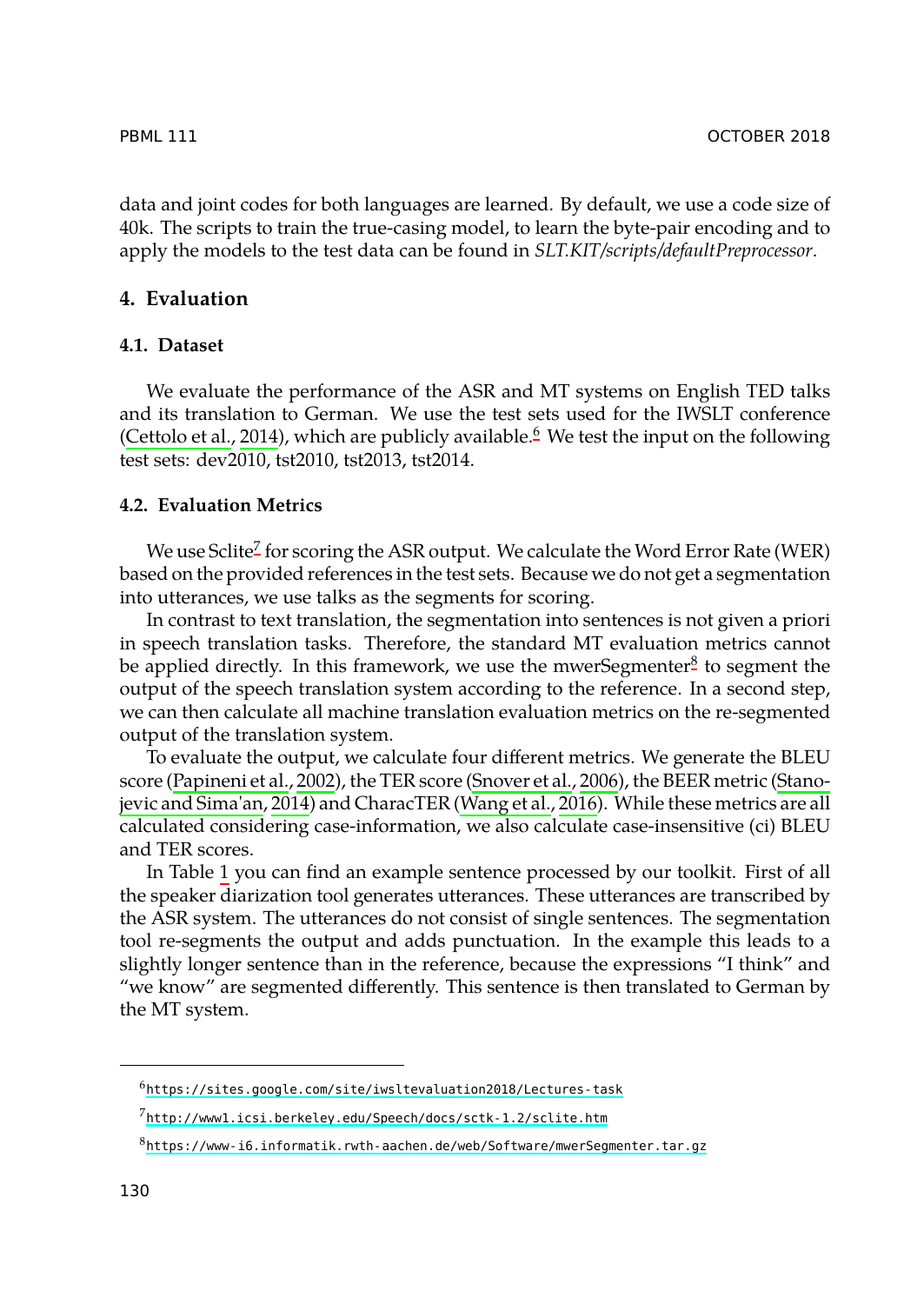| Zenkel, Sperber, Niehues, et al. |  |  |  |
|----------------------------------|--|--|--|
|----------------------------------|--|--|--|

Toolkit for Speech to Text Translation (125-135)

| <b>Step</b>  | Text                                                                                                                                                                                                                                              |
|--------------|---------------------------------------------------------------------------------------------------------------------------------------------------------------------------------------------------------------------------------------------------|
| Reference EN | We know that the first 10 years of a career has an ex-<br>ponential impact on how much money you're going<br>to earn.                                                                                                                             |
| ASR EN       | don't panic I think this crowd is going to be<br>thought $ $ i think we know that the first ten years of<br>a career has an   exponential impact on how much<br>money you're going turn we know that more than<br>half of   Americans are married |
| Punctuation  | I think we know that the first ten years of a career has<br>an exponential impact on how much money you're<br>going turn we know.                                                                                                                 |
| MT DE        | ich denke, wir wissen, dass die ersten 10 Jahre<br>einer Karriere einen entscheidenden Einfluss darauf<br>haben, wie viel Geld wir wissen.                                                                                                        |
| Reference DE | Wir wissen, dass die ersten 10 Jahre eines Berufes<br>eine exponentielle Auswirkung darauf haben, wie<br>viel Geld man verdienen wird.                                                                                                            |

<span id="page-6-0"></span>*Table 1. References of an example source and target sentence and the output of the different steps of our system. Utterance boundaries of the ASR system are visu[alized](#page-8-5) with the token "|".*

#### **4.3. Results**

We evaluate the performance of the ASR systems before performing any translation. In Table 2 we report results for the attention base[d system \[Att](#page-10-1)e[ntion](#page-10-1)], the CTC system with 300 BPE merges [CTC 300] and the CTC system with 10k merges [CTC 10k]. We additionally combine the outputs of the three system by using Rover (Fiscus) [Rover].

Since we do not throw away any segments of the audio file, it still contains segments containing silence. The attention based system tries to produce output for these segments, which leads to a high number of insertion errors. On the other hand, the CTC model handles this situation well and outputs an empty transcript. The CTC 300 model has a higher error rate, which is mostly due to misspelling of words. This can be fixed by training an additional language model as in Zenkel et al. (2018). Combining all three systems improves the results and yields balanced insertion and deletion errors. Many errors of the ASR system are also due to normalization issues between the reference and the hypothesis, especially numbers and dates cause many errors.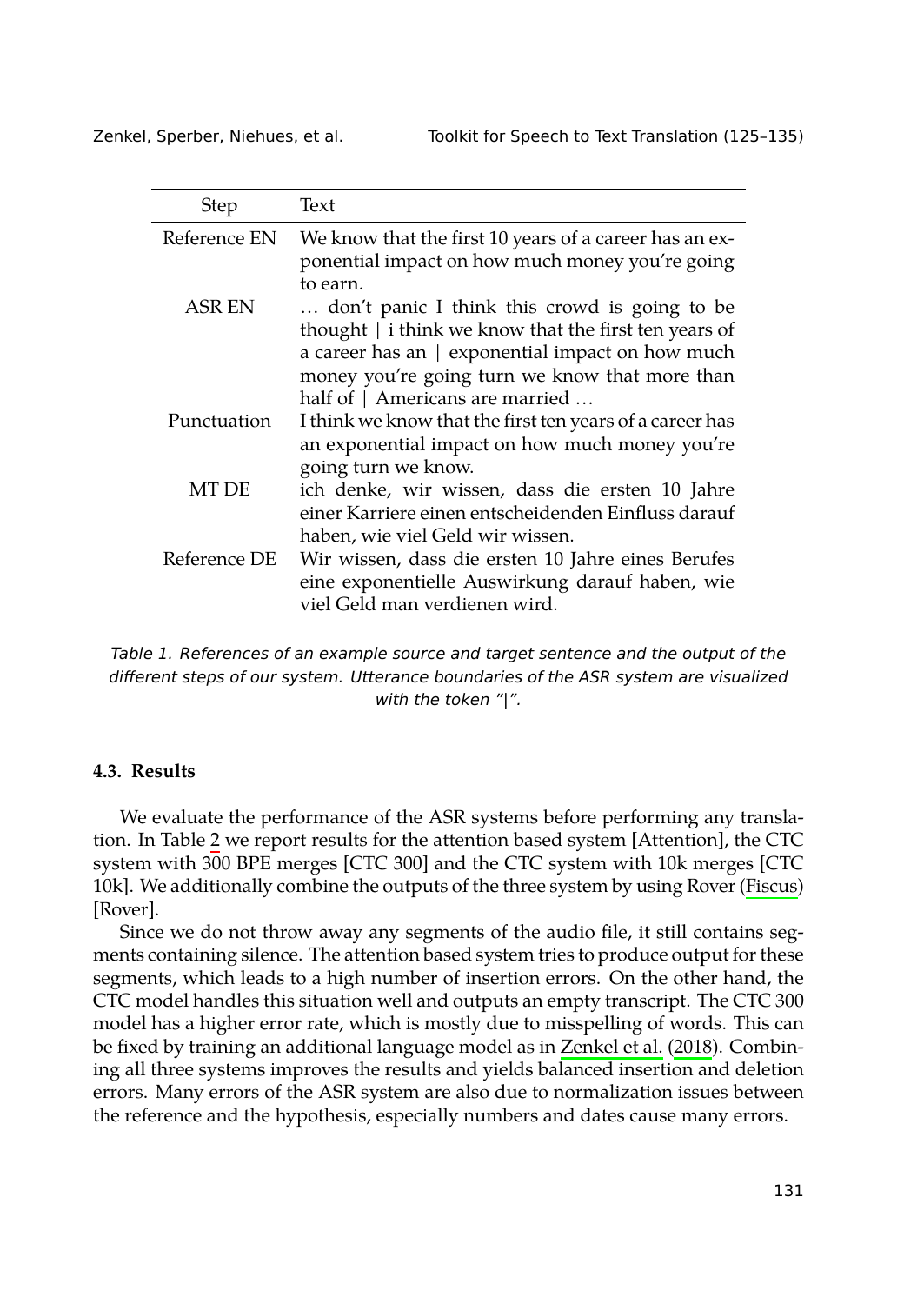PBML 111 CONTROL CONTROL CONTROL CONTROL CONTROL CONTROL CONTROL CONTROL CONTROL CONTROL CONTROL CONTROL CONTROL CONTROL CONTROL CONTROL CONTROL CONTROL CONTROL CONTROL CONTROL CONTROL CONTROL CONTROL CONTROL CONTROL CONTR

| Category           | S.       | $\mathsf{D}$ | $\mathbf{I}$ | WER            |
|--------------------|----------|--------------|--------------|----------------|
| Attention          | $17.5\%$ | $2.9\%$      | $8.8\%$      | 29.2%          |
| CTC 300            | $17.3\%$ | $5.8\%$      | 3.6%         | $26.7\%$       |
| CTC <sub>10k</sub> | $13.5\%$ | 6.0\%        | $3.3\%$      | 22.8%          |
| Rover              | $13.1\%$ | 39%          |              | $4.2\%$ 21.2\% |

*Table 2. Substitution (S), Insertion (I), Deletion (D) and Word Error Rate (WER) on test2014 for different ASR systems*

<span id="page-7-0"></span>

| Category           |       |       |       | BLEU TER BEER CharacTER BLEU(ci) |       | TER(ci) |
|--------------------|-------|-------|-------|----------------------------------|-------|---------|
| Attention          | 11.88 | 79.75 | 41.49 | 76.98                            | 12.57 | 77.90   |
| CTC 300            | 11.49 | 76.79 | 40.57 | 81.52                            | 12.18 | 75.12   |
| CTC <sub>10k</sub> | 12.58 | 74.16 | 42.05 | 81.90                            | 13.34 | 72.36   |
| Rover              | 13.28 | 74.34 | 42.43 | 78.38                            | 14.01 | 72.62   |

*Table 3. MT scores on tst2014 for various ASR outputs*

We present the results of the MT system in Table 3. Better ASR results also lead to better MT results for all presented metrics. The only exception is the attention based system, which gets better scores than the CTC 300 output when evaluating the performance of the resulting MT output.

| Category       | dev2010 | tst2010 | tst2013 | tst2014 |
|----------------|---------|---------|---------|---------|
| Attention      | 13.42   | 13.57   | 12.04   | 11.88   |
| <b>CTC 300</b> | 12.33   | 11.88   | 1247    | 11.49   |
| CTC 10k        | 13.04   | 13.44   | 13.41   | 12.58   |
| Rover          | 13.98   | 14.08   | 13.73   | 13.28   |

*Table 4. BLEU scores for different ASR outputs on all test sets*

In Table 4 we state the results on the remaining test sets. We do not see a consistent trend if the attention based ASR system or the CTC based system performs better. However, the bigger CTC model consistently yields better BLEU scores than the small CTC model. This can be explained by the higher word error rate and a significantly higher number of miss-spellings in the output of the small model. While the attention based model also yields higher word error rates than the CTC 10k model, this is mostly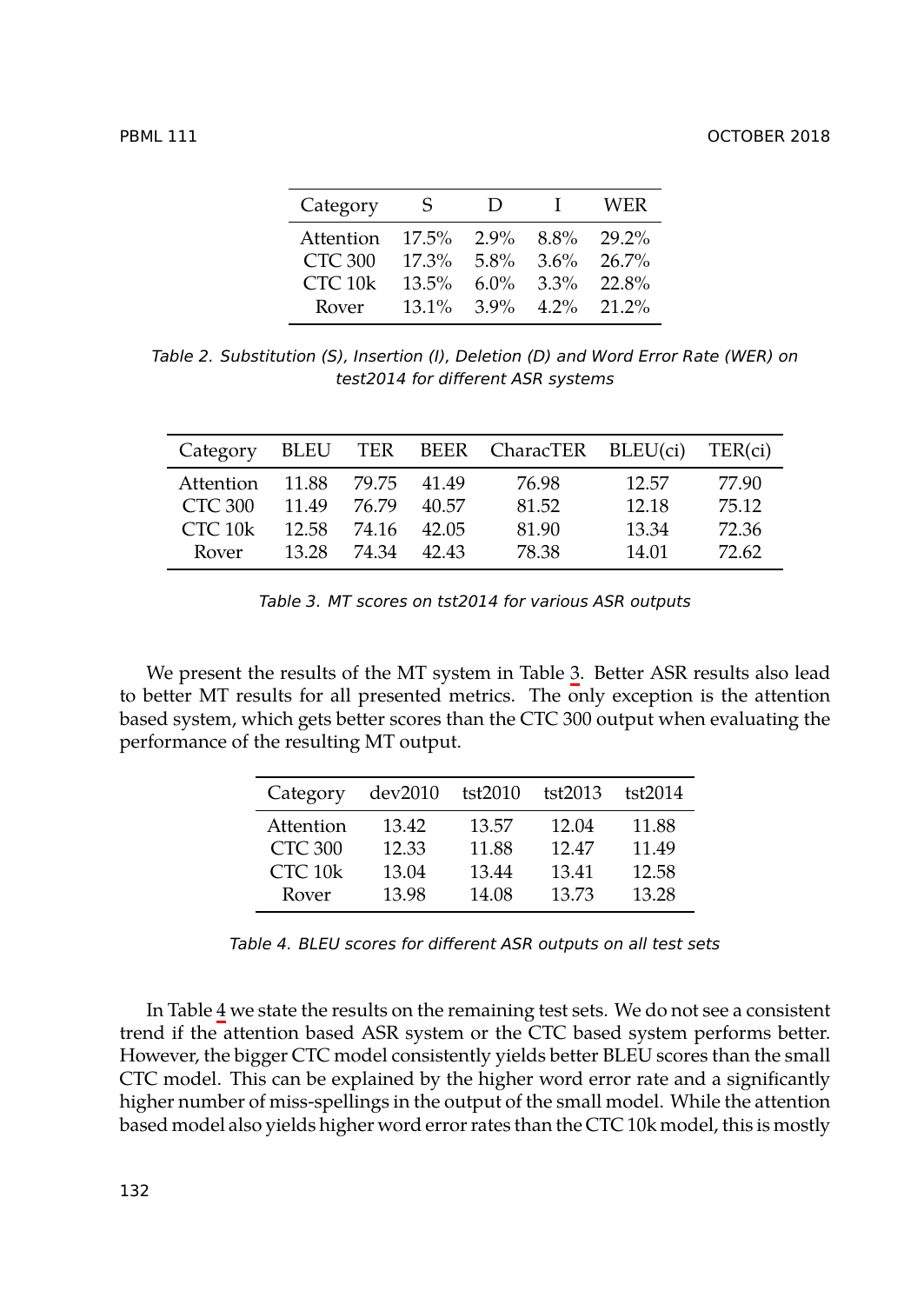|  |  |  | Zenkel, Sperber, Niehues, et al. |  |  |
|--|--|--|----------------------------------|--|--|
|--|--|--|----------------------------------|--|--|

Toolkit for Speech to Text Translation (125–135)

due to the higher number of insertion and does not hurt the translation performance as much. We additionally notice that combining the outputs of all ASR systems with Rover improves the results across all test sets.

# <span id="page-8-0"></span>**5. Conclusion**

<span id="page-8-3"></span>[This pape](https://arxiv.org/pdf/1409.0473v7.pdf)r has introduced a toolkit for speech trans[lation. It consistently uses](https://arxiv.org/pdf/1409.0473v7.pdf) open-source software as well as freely available training and test data. We presented results on test sets for pre-trained models for English to German speech translation. By additionally open-sourcing the trained models [we hope to facilitate the task of](http://hltshare.fbk.eu/EAMT2012/html/Papers/59.pdf) im[proving individual](http://hltshare.fbk.eu/EAMT2012/html/Papers/59.pdf) components for speech translation systems.

# <span id="page-8-4"></span>**Bibliography**

- <span id="page-8-1"></span>Ba[hdanau, Dzmitry, Kyunghyun Cho, and Yoshu](http://www.mt-archive.info/10/IWSLT-2014-Cettolo.pdf)a Bengio. Neural machine tr[anslation by](http://www.mt-archive.info/10/IWSLT-2014-Cettolo.pdf) jointly learning to align and translate. *ICLR*, 2015. URL https://arxiv.org/pdf/1409. 0473v7.pdf.
- Cettolo, Mauro, Christian Girardi, and Marcello Federico. WIT<sup>3</sup>: Web Inventory of Transcribed and Translated Talks. In *Proceedings of the 16*th *[Conference of the European A](https://doi.org/10.1109%2Ficassp.2016.7472621)ssociation for Machine Translation (EAMT)*, Trento, Italy, 2012. URL http://hltshare.fbk.eu/EAMT2012/ html/Papers/59.pdf.
- <span id="page-8-2"></span>Cettolo, Mauro, Jan Niehues, Sebastian Stüker, Luisa Bentivogli, and Marcello Fe[derico. Report](https://isl.anthropomatik.kit.edu/pdf/Cho2012.pdf) [on the 11th IWSLT evaluation campaign, I](https://isl.anthropomatik.kit.edu/pdf/Cho2012.pdf)WSLT 2014. In *Proceedings of the 11th International Workshop on Spoken Language Translation*, Lake Tahoe, California, 2014. URL http://www. mt-archive.info/10/IWSLT-2014-Cettolo.pdf.
- Chan, William, Navdeep Jaitly, Quoc Le, and Orio[l Vinyals. Listen, attend and spell: A neural](https://doi.org/10.21437%2Finterspeech.2017-1320) [network fo](https://doi.org/10.21437%2Finterspeech.2017-1320)r large vocabulary conversational speech recognition. In *2016 IEEE International Conference on Acoustics, Speech and Signal Processing (ICASSP)*. IEEE, mar 2016. doi: 10.1109/ icassp.2016.7472621. URL https://doi.org/10.1109%2Ficassp.2016.7472621.
- <span id="page-8-5"></span>Cho, E., J. Niehues, and A. Waibel. Segmentation and punctuation predict[ion in speech](https://doi.org/10.1109%2Fasru.1997.659110) [language translation using a mon](https://doi.org/10.1109%2Fasru.1997.659110)olingual translation system. In *Proceedings of the Ninth International Workshop on Spoken Language Translation (IWSLT)*, 2012. URL https://isl. anthropomatik.kit.edu/pdf/Cho2012.pdf.
- Cho, Eunah, Jan Niehues, and Alex Waibel. NMT-Based Segmentation and Punctuation Insertion for Real-Time Spoken Language Translation. In *Interspeech 2017*. ISCA, aug 2017. doi: 10.21437/interspeech.2017-1320. URL https://doi.org/10.21437%2Finterspeech. 2017-1320.
- Fiscus, J.G. A post-processing system to yield reduced word error rates: Recognizer Output Voting Error Reduction (ROVER). In *1997 IEEE Workshop on Automatic Speech Recognition and Understanding Proceedings*. IEEE. doi: 10.1109/asru.1997.659110. URL https://doi. org/10.1109%2Fasru.1997.659110.
- Gal, Yarin and Zoubin Ghahramani. A Theoretically Grounded Application of Dropout in Recurrent Neural Networks. In *Neural Information Processing Systems*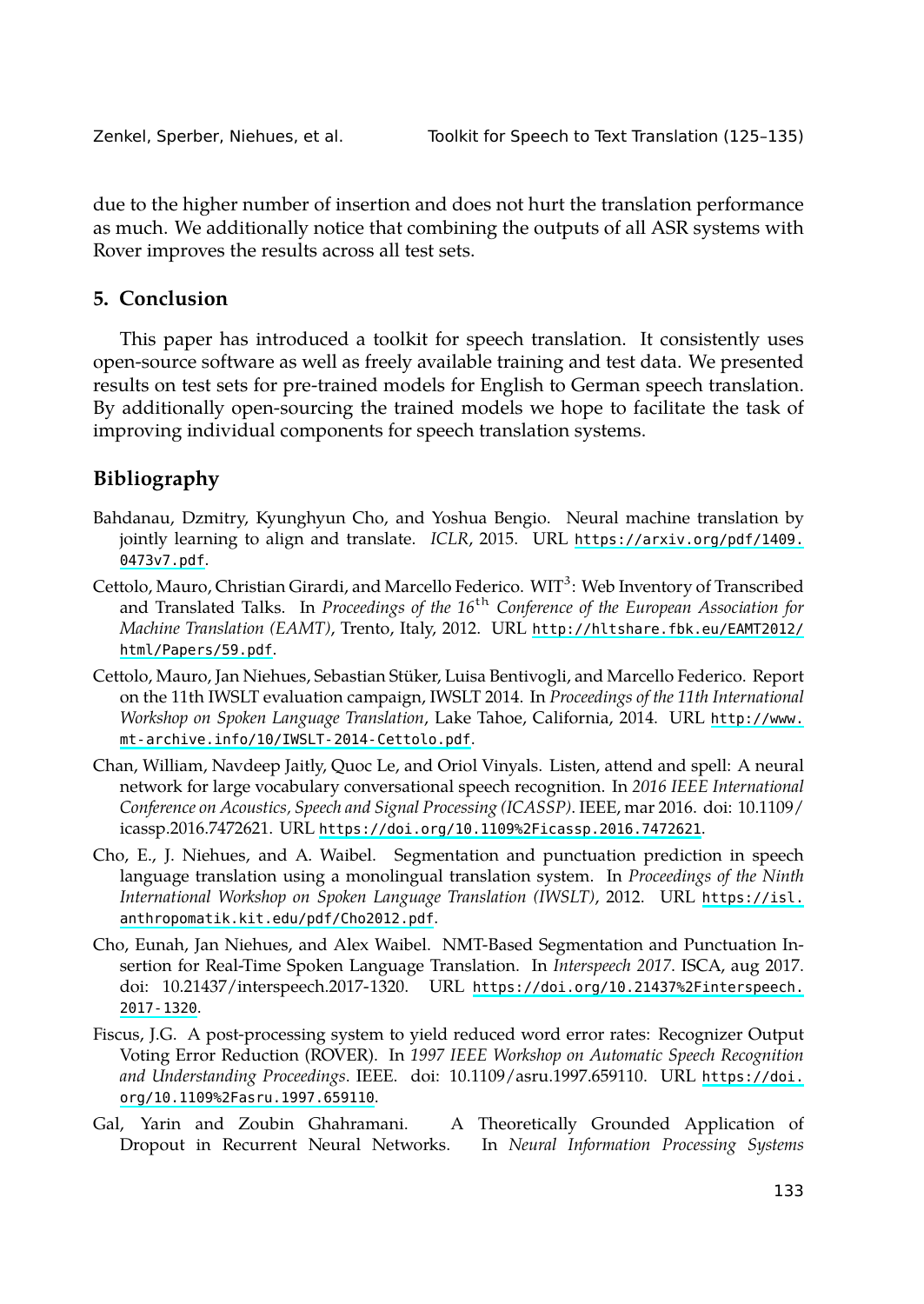#### <span id="page-9-4"></span><span id="page-9-1"></span>PB[ML 111](https://doi.org/10.1145%2F1143844.1143891) OCTOBER 2018

*[Conference \(NIPS\)](https://arxiv.org/pdf/1412.6980.pdf)*, Barcelona, Spain, 2016. URL https://papers.nips.cc/paper/ 6241-a-theoretically-grounded-application-of-dropout-in-recurrent-neural-networks. pdf.

- <span id="page-9-6"></span>Graves, Alex, Santiago Fernández, Faustino Gomez, and Jürgen Schmidhuber. Connectionist temporal classification. In *[Proceedings of the 23rd international](https://doi.org/10.18653%2Fv1%2Fp17-4012) conference on Machine learning - ICML '06*. ACM Press, 2006. doi: 10.1145/1143844.1143891. URL https://doi.org/10. 1145%2F1143844.1143891.
- <span id="page-9-0"></span>Ki[ngma, Diederik P. and Jim](https://homepages.inf.ed.ac.uk/pkoehn/publications/europarl-mtsummit05.pdf)my Ba. Adam: A Method for Stochastic Optimization. In *International Conference on Learning Representations (ICLR)*, Banff, Canada, 2015. URL https: //arxiv.org/pdf/1412.6980.pdf.
- <span id="page-9-2"></span>Klein, Guillaume, Yoon Kim, Yuntian Deng, Jean Senellart, and Alexander Rush. OpenNMT: Open-Source [Toolkit for Neural Machine Translation. In](https://doi.org/10.1109%2Fasru.2015.7404790) *Proceedings of ACL 2017, System Demonstrations*. Association for Computational Linguistics, 2017. doi: 10.18653/v1/ p17-4012. URL https://doi.org/10.18653%2Fv1%2Fp17-4012.
- Koehn, Philipp. Europarl: A parallel corpus for statistical machine translation. In *MT summit*, 2005. URL https://homepages.inf.ed.ac.uk/pkoehn/publica[tions/](https://arxiv.org/pdf/1803.00188v1.pdf) [europarl-mtsummit05.pdf](https://arxiv.org/pdf/1803.00188v1.pdf).
- <span id="page-9-3"></span>Miao, Yajie, Mohammad Gowayyed, and Florian Metze. EESEN: End-to-end speech recognition using deep RNN models and WFST-based decoding. In *2015 IEEE Workshop on Automatic Speech Recognition and Understanding (ASRU)*. IEEE, dec 2015. doi: 10.1109/asr[u.2015.](https://doi.org/10.18653%2Fv1%2Fn18-1031) 7404790. URL [https://doi.org/10.110](https://doi.org/10.18653%2Fv1%2Fn18-1031)9%2Fasru.2015.7404790.
- <span id="page-9-7"></span>Neubig, Graham, Matthias Sperber, Xinyi Wang, Matthieu Felix, Austin Matthews, Sarguna Padmanabhan, Ye Qi, Devendra Singh Sachan, Philip Arthur, Pierre Godard, et al. XNMT: The extensible neural machine translation toolkit. *Conference of the Association for Machine Translation in the [Americas \(AMTA\) Open Source Software Showcase.](https://www.aclweb.org/anthology/P02-1040.pdf)*, 2018. URL https: //arxiv.org/pdf/1803.00188v1.pdf.
- <span id="page-9-5"></span>Nguyen, Toan and David Chiang. Improving Lexical Choice in Neural Machine Translation. In *Proceedings of the 2018 Conference of the North American Chapter of the Association [for Computational Linguistics: Human Language Technologies, Volume 1 \(L](http://www.lrec-conf.org/proceedings/lrec2014/pdf/1104_Paper.pdf)ong Papers)*. Association for Computational Linguistics, 2018. doi: 10.18653/v1/n18-1031. URL https: //doi.org/10.18653%2Fv1%2Fn18-1031.
- Papineni, Kishore, Salim R[oukos, Todd Ward, and Wei-Jing Zhu. BLEU: a method for automatic](http://publications.idiap.ch/downloads/reports/2013/Rouvier_Idiap-RR-33-2013.pdf) [evaluation of machine](http://publications.idiap.ch/downloads/reports/2013/Rouvier_Idiap-RR-33-2013.pdf) translation. In *Proceedings of the 40th annual meeting on association for computational linguistics*. Association for Computational Linguistics, 2002. doi: 10.3115/ 1073083.1073135. URL https://www.aclweb.org/anthology/P02-1040.pdf.
- Rousseau, Anthony, Paul Deléglise, and Yannick Esteve. Enhancing the TED-LIUM Corpus with Selected Data for Language Modeling and More TED Talks. In *LREC*, 2014. URL http://www.lrec-conf.org/proceedings/lrec2014/pdf/1104\_Paper.pdf.
- Rouvier, Mickael, Grégor Dupuy, Paul Gay, Elie Khoury, Teva Merlin, and Sylvain Meignier. An open-source state-of-the-art toolbox for broadcast news diarization. In *Interspeech*, 2013. URL http://publications.idiap.ch/downloads/reports/2013/Rouvier\_ Idiap-RR-33-2013.pdf.